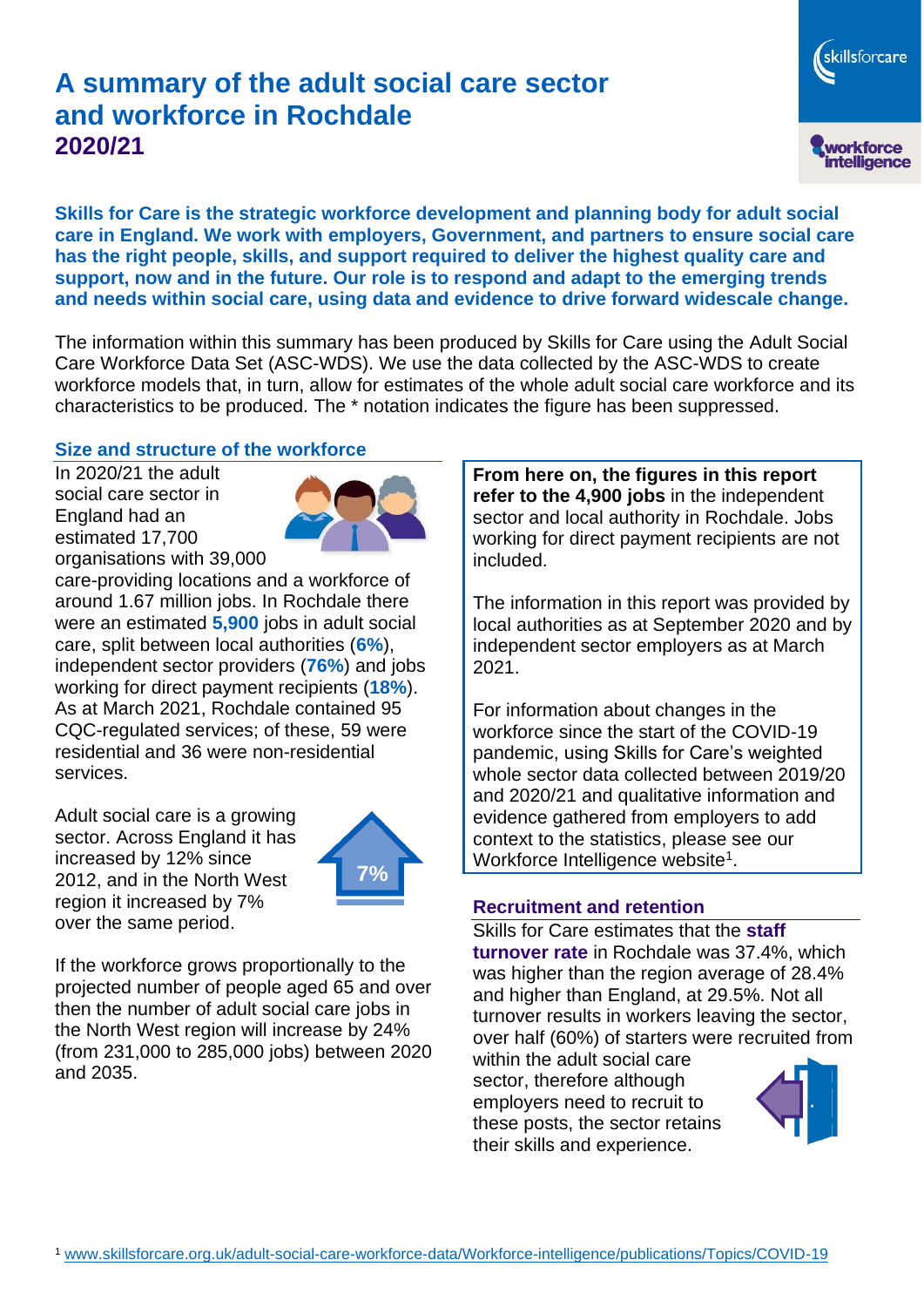Adult social care has an experienced 'core' of workers. Workers in Rochdale had on average **10.0 years of experience in the sector** and 81% of the workforce had been working in the sector for at least three years.

Using both workforce intelligence evidence and our links with employers and stakeholders across England, we know that recruitment and retention is one of the largest issues faced by employers. We have many resources and tools available to help, for example the 'Values-based recruitment and retention toolkit'<sup>2</sup> and 'Seeing potential: widen your talent pool'. <sup>3</sup> For more information please visit: [www.skillsforcare.org.uk/recruitment-retention](http://www.skillsforcare.org.uk/recruitment-retention)

### **Employment information**

We estimate Rochdale had **4,900** adult social care jobs employed in the local authority and independent sectors. These included 400 managerial roles, 150 regulated professionals, 3,700 direct care (including 3,000 care workers), and 650 othernon-care proving roles.

The average number of **sickness days** taken in the last year in Rochdale was 9.2, (10.9 in North West and 9.5 across England). With an estimated directly employed workforce of 4,600, this would mean employers in Rochdale lost approximately **42,000 days to sickness in 2020/21**. In England levels of staff sickness have nearly doubled over the course of the pandemic between 2019/20 and 2020/21, in total around 6 million extra days were lost to sickness than in the year before.

Around one quarter (24%) of the workforce in Rochdale were on zero-hours contracts. Around a half (46%) of the workforce usually worked full-time hours and 54% were parttime.

### **Chart 1. Proportion of workers on zero hours contracts by area**

**England** North West Rochdale



## **Workforce demographics**

The majority (84%) of the workforce in Rochdale were female, and the average age was 44.2 years old. Workers aged



24 and under made up 8% of the workforce and workers aged over 55 represented 27%. Given this age profile approximately 1,300 people will be reaching retirement age in the next 10 years.

Nationality varied by region, in England 83% of the workforce identified as British, while in the North West region this was 93%. An estimated 94% of the workforce in Rochdale identified as British, 2% identified as of an EU nationality and 4% a non-EU nationality, therefore there was a similar reliance on EU and non-EU workers.

### **Pay**



Table 1 shows the full-time equivalent annual or hourly pay rate of selected job roles in Rochdale (area), North West (region) and England. All figures

represent the independent sector as at March 2021, except social workers which represent the local authority sector as at September 2020. At the time of analysis, the National Living Wage was £8.72.

#### **Table 1. Average pay rate of selected job roles by area**

|                                 | <b>England</b> | Region  | Area    |
|---------------------------------|----------------|---------|---------|
| Full-time equivalent annual pay |                |         |         |
| Social Worker <sup>t</sup>      | £37,100        | £35,300 | £34,200 |
| Registered nurse                | £33,600        | £32,500 | £32,600 |
| Hourly pay                      |                |         |         |
| National Living<br>Wage         | £8.72          | £8.72   | £8.72   |
| Senior care worker              | £10.00         | £9.80   | £9.45   |
| Care worker                     | £9.29          | £9.08   | £8.95   |
| Support and<br>outreach         | £9.53          | £9.20   | £9.20   |

†Local authority social workers only.

Please note that pay varies by sector, with local authority pay generally being higher than independent sector pay.